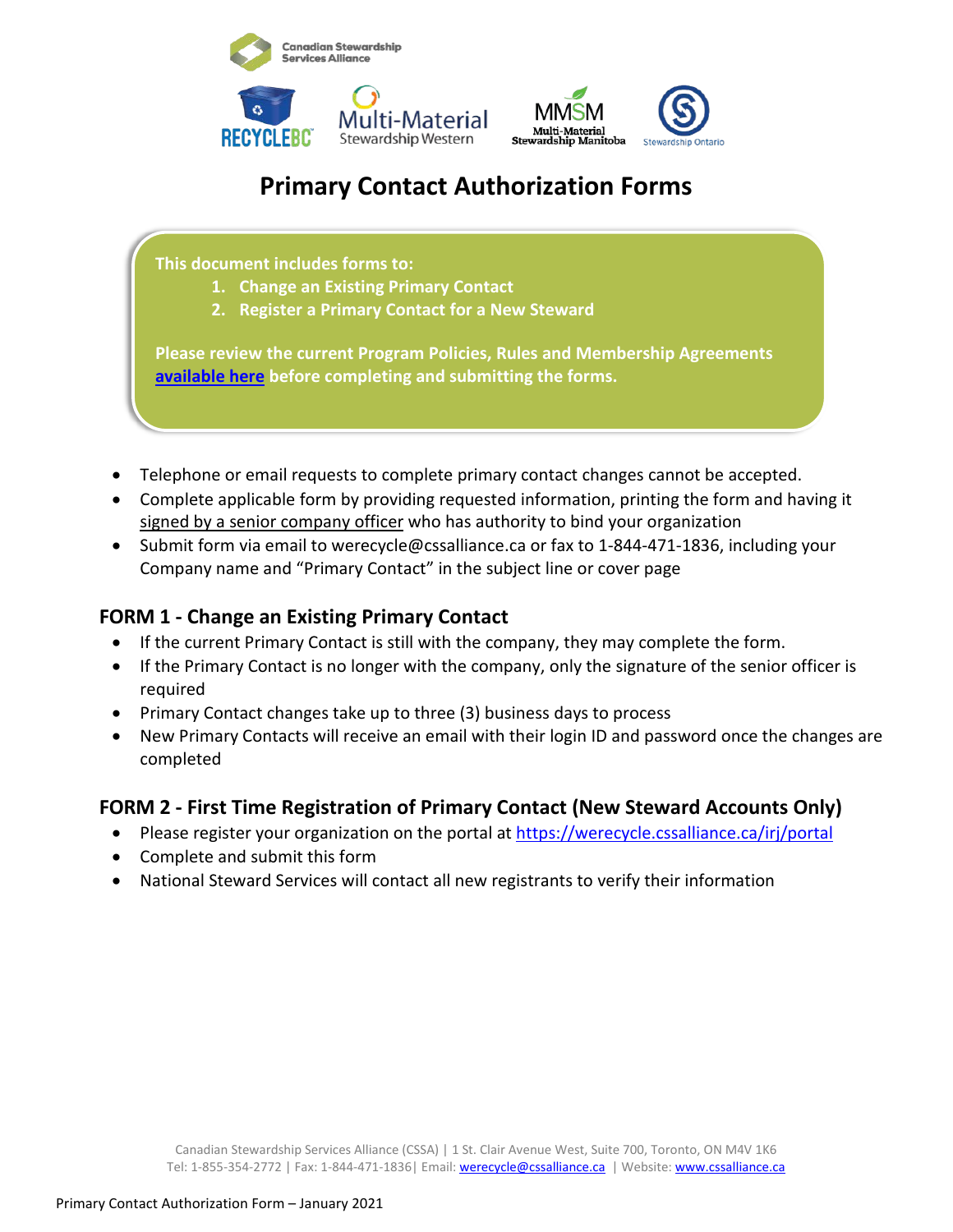



## **FORM 1 – Change an existing Primary Contact:**

| 1. Please provide the following information: |  |
|----------------------------------------------|--|
| <b>Company Name:</b>                         |  |
| <b>Steward Number:</b>                       |  |
| <b>Company Address:</b>                      |  |
| <b>Name of Former Primary</b><br>Contact:    |  |
| <b>Name of New Primary Contact:</b>          |  |
| Title:                                       |  |
| <b>Email Address:</b>                        |  |
| <b>Phone Number:</b>                         |  |

2. To which of the following programs will the new Primary Contact be assigned?

| ۵<br><b>RECYCLE</b> | <b>Multi-Material</b><br>Stewardship Western | <b>MMSM</b><br>Multi-Material<br><b>Stewardship Manitoba</b> | <b>Thinking</b><br>bevond<br>the box<br>Stewardship Ontario |  |
|---------------------|----------------------------------------------|--------------------------------------------------------------|-------------------------------------------------------------|--|
| Recycle BC          | <b>MMSW</b>                                  | <b>MMSM</b>                                                  | <b>Blue Box</b>                                             |  |
|                     |                                              |                                                              | <b>MHSW</b>                                                 |  |

3. Indicate if the former Primary Contact is being reassigned to one of the other Roles, or if they should be removed from the account

| Secondary | <b>Billing</b> | <b>Environmental Lead</b> | Remove from account |  |
|-----------|----------------|---------------------------|---------------------|--|
|-----------|----------------|---------------------------|---------------------|--|

#### 4. Declaration

*I declare that I am a Senior Officer\* or the current Primary Contact and that the Primary Contact named above has been authorized to act on behalf of the Company named above in the submission of their Steward Reports and has the authority to attest to the accuracy of the data contained within these reports thereby binding our organization to our financial obligations under the respective programs' stewardship legislation and regulation:*

Name of Senior Officer\* The Signature Signature Signature Signature Signature Signature *(\*must have authority to bind the Company's Canadian operations)*

Canadian Stewardship Services Alliance (CSSA) | 1 St. Clair Avenue West, Suite 700, Toronto, ON M4V 1K6 Tel: 1-855-354-2772 | Fax: 1-844-471-1836 | Email[: werecycle@cssalliance.ca](mailto:werecycle@cssalliance.ca) | Website: [www.cssalliance.ca](http://www.cssalliance.ca/)